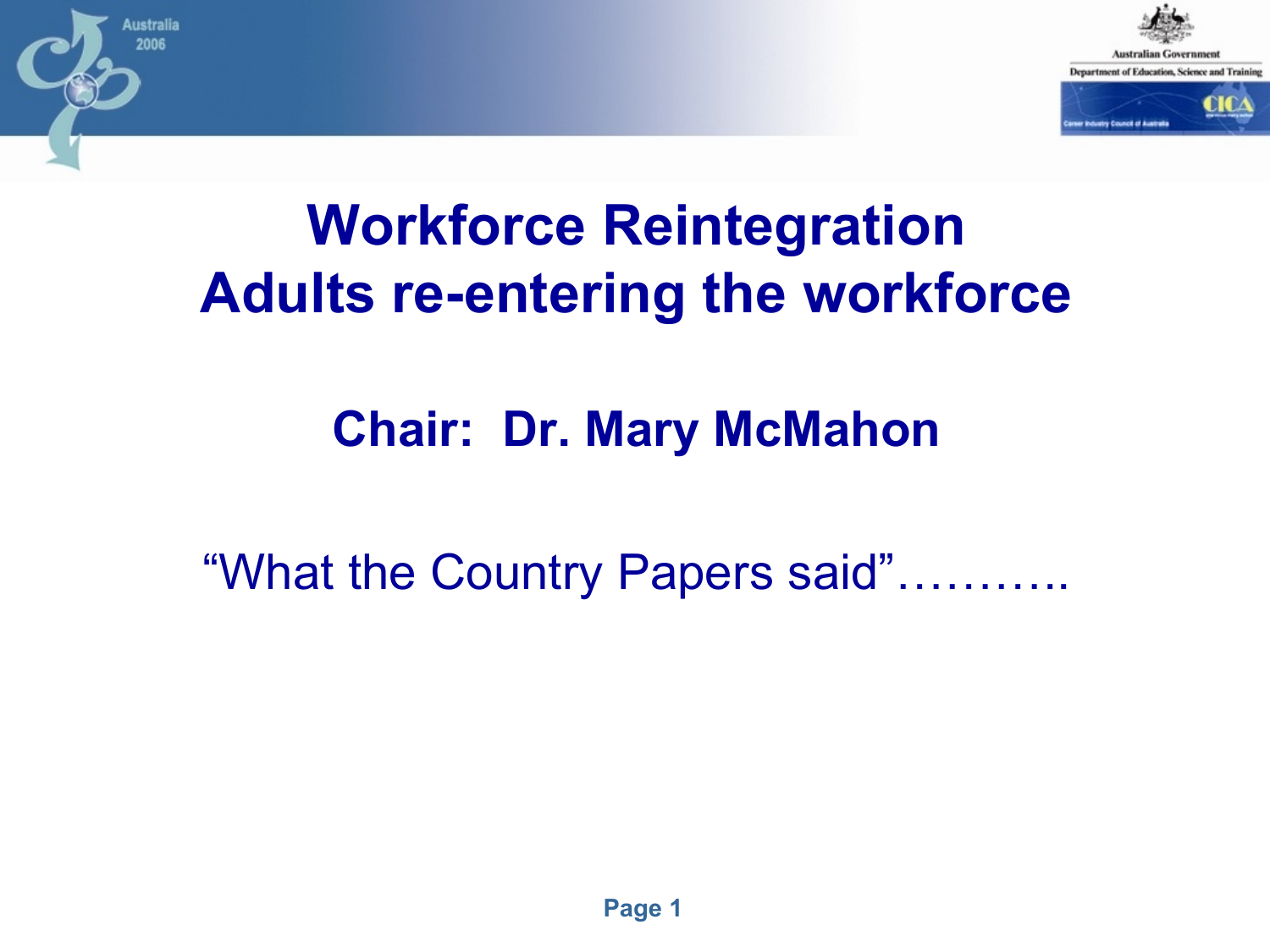

## **Workforce Re-Integration Questions to guide discussion**

*1. To what extent are public employment services proactive and preventive, focused on improved employability and sustained employment?* 

*To what extent are public employment services remedial and reactive, focused on immediate employment?*

*How can public employment services do both?*

ustralia 2006

*Who are the stakeholders and what is their responsibility?*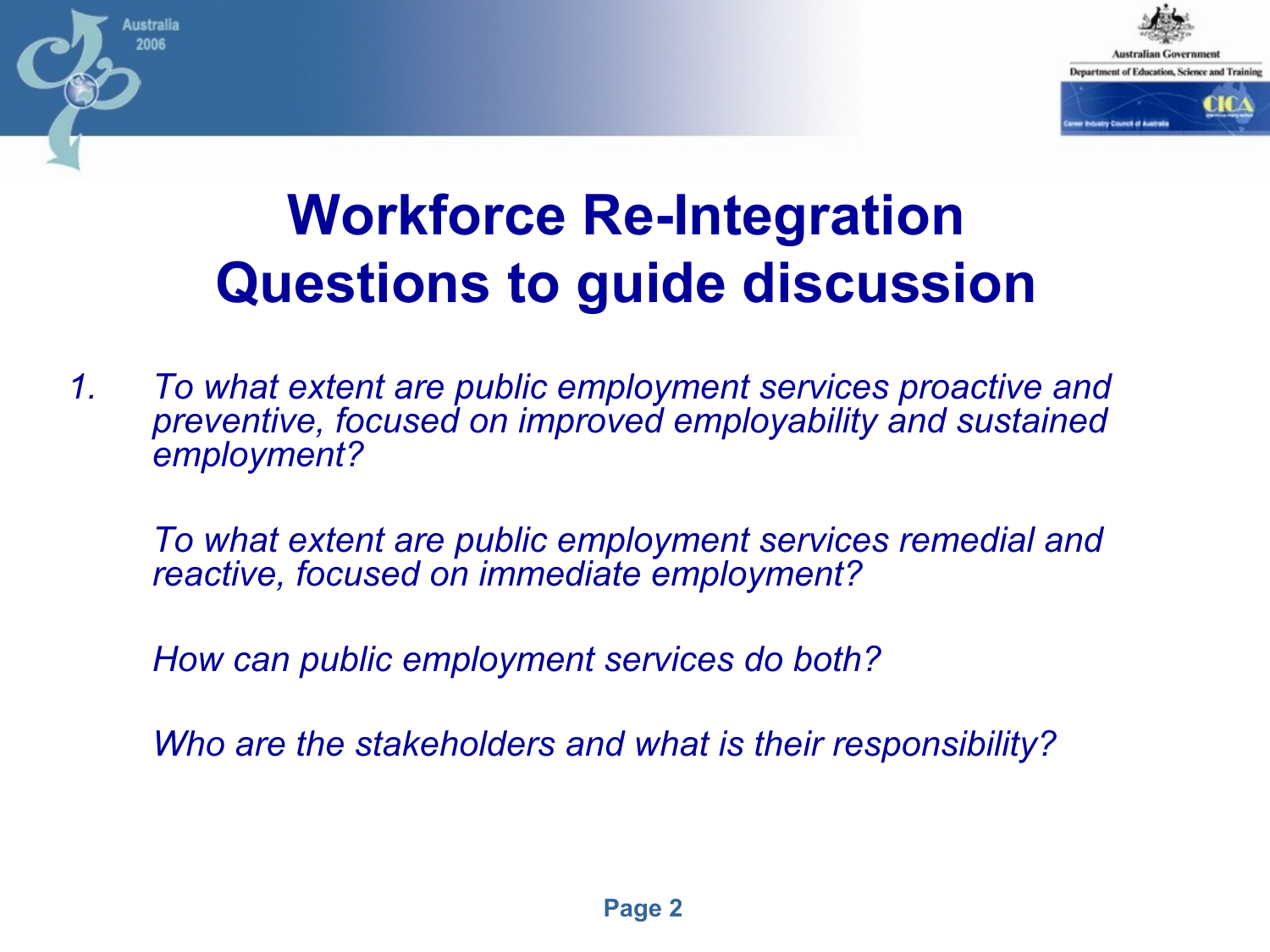

## **Workforce Re-Integration Questions to guide discussion**

*1. Economically disadvantaged people and economically disadvantaged communities are often interconnected.*

ustralia 2006

- *To what extent are career development and public employment services equipped to be effective with disadvantaged people and communities.*
- *Is a different kind of career service needed?*
- *If yes*, *what would some of its features need to be?*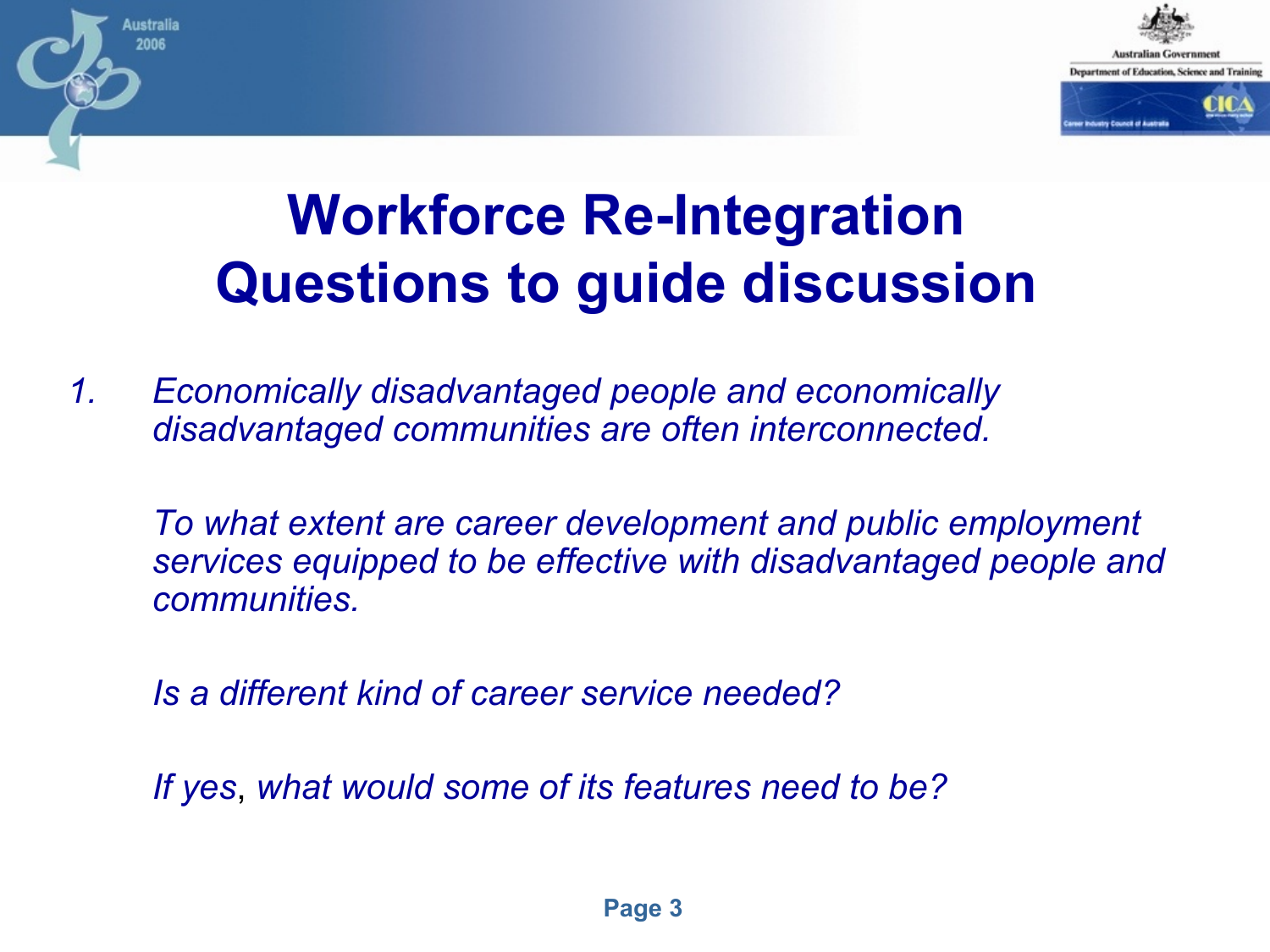

## **Workforce Re-Integration Questions to guide discussion**

*1. What is known about the distinct career development needs of different groups of unemployed adults?*

*How can needs-based services be organized?* 

ustralia 2006

*What strategic partnership models are needed?*